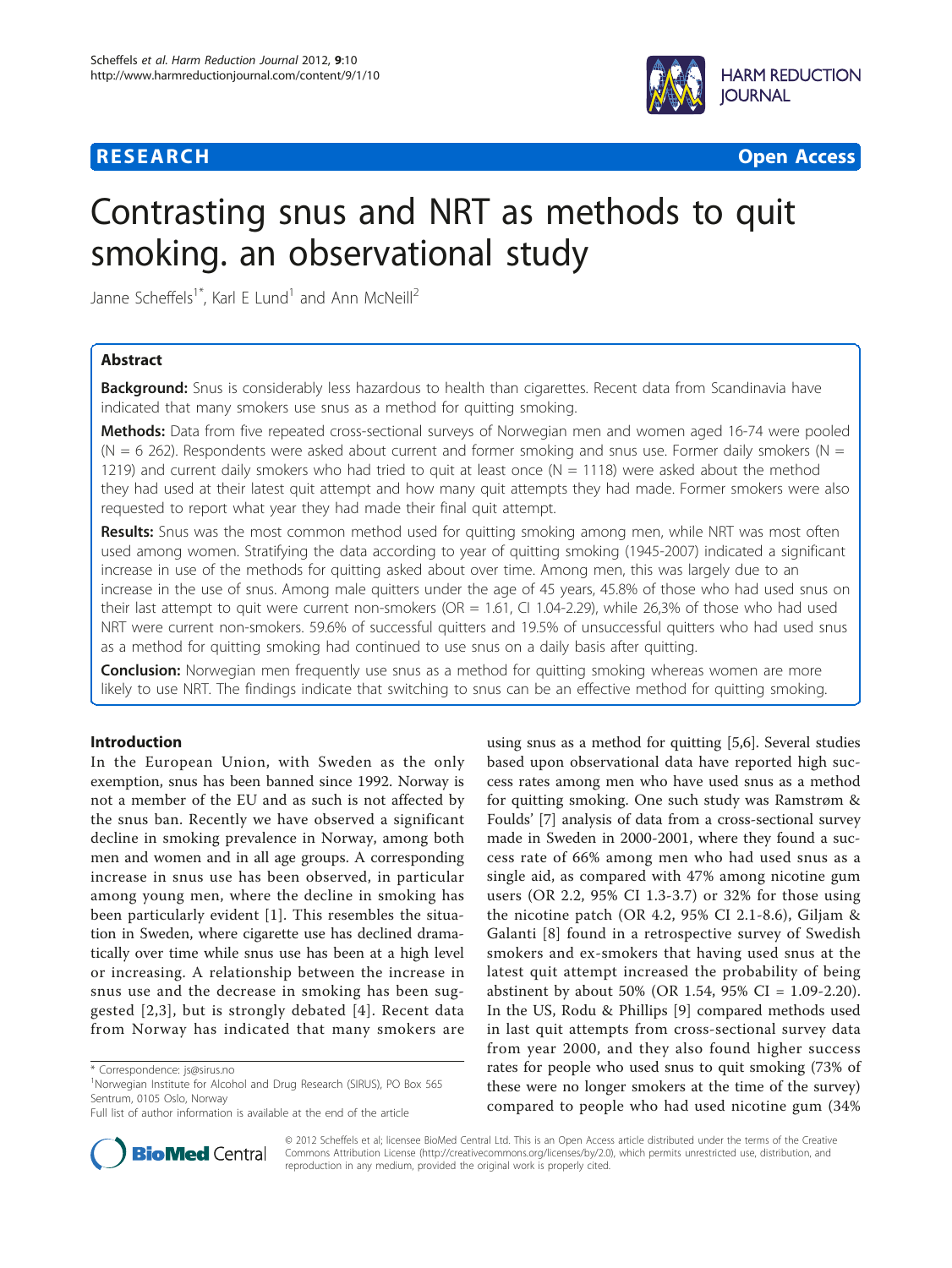former smokers) or nicotine inhalers (28% formers smokers). A recent study among Norwegian males aged 20- 50 based upon retrospective questions about use of cessation methods showed that the odds ratio for abstinence from smoking at the time of the survey was 2. 68  $(p < .001)$  for those who had used snus compared with those who had used nicotine chewing gum [\[5](#page-6-0)].

In recent years a growing number of studies and systematic reviews have concluded that use of snus is substantially less hazardous than cigarette smoking [[10,11](#page-6-0)]. This conclusion was also reached by the only systematic review of the evidence from studies that allow direct comparison of relative risk of smoking and snus in the same populations [[12](#page-6-0)]. The magnitude of the overall reduction in hazard is difficult to estimate, but it is at least 30% for pancreatic cancer, at least 50% and probably more for oral and other gastrointestinal cancer, and possibly 100% for lung cancer and chronic obstructive pulmonary disease [[10](#page-6-0)]. A study using a modified Delphi approach (judgment by a panel of experts) to estimate the relative hazard concluded that snus was likely to be at least 90% less harmful than smoking [[13](#page-6-0)]. A simulation model based, among other things, on these estimates of risk showed that the switch from smoking to snus represented only a very minor difference in survival compared to smokers who gave up all use of tobacco [[14\]](#page-6-0). Given the increasing evidence that snus and cigarettes have very different impact on user's health, tobacco harm reduction is increasingly seen as a promising approach to reduce the major public health problem that smoking still represents [[15](#page-6-0),[16\]](#page-6-0). Harm reduction in a tobacco frame implies actively encouraging inveterate smokers to switch to safer sources of nicotine, such as e.g NRT and snus. Substituting cigarettes with NRT or snus facilitates risk reduction by allowing smokers to become smoke-free without abstaining from nicotine or tobacco respectively, but complete abstinence is still achievable [[5,7,17\]](#page-6-0). There is a great deal of political controversy connected to the issue of harm reduction, also in Scandinavia, where the health authorities have stated that they do not want to recommend smokers to switch to snus or use snus as a method for smoking cessation [[18\]](#page-6-0).

The aim of this study was to assess the extent to which snus has been used as a method for quitting smoking among Norwegian males and females, compared to other methods such as use of NRT, according to the year the quit attempt was made. Another aim has been to study the association between methods for quitting and socio-demographic background, smoking history and current snus consumption. Finally, quit rates for smoking and continuation of snus use after quitting smoking have been investigated.

# Materials and methods

The data used for this study were drawn from a larger set of yearly representative cross-sectional surveys on tobacco behaviour conducted by Statistics Norway (SSB) on behalf of the Norwegian Directorate of Health. These surveys have been conducted every year since 1973, with a base of core questions on smoking behaviour repeated yearly. Questions on the use of methods for quitting smoking were first asked in 2003. For this study, data from 2003 to 2007 were pooled, producing a sample of 6256 respondents. The average response rate for these years was 65%. The material and methods in these surveys have previously been described by Lund and coworkers [\[6](#page-6-0)].

#### Main outcome measures

Smoking behaviour was assessed by asking all respondents 'Do you sometimes smoke?'. The response options given were: (1) yes, every day (2) yes, sometimes but not every day or (3) no. Respondents who reported no current smoking were asked whether they had ever smoked previously on a daily or occasional basis. Snus use was assessed in an identical way, except from the question about former use where it was not differentiated between daily and occasional use.

Current smokers were asked whether they had ever tried to quit smoking, and if the answer to this was yes: 'how many times in total?'. Former smokers were asked about how many unsuccessful attempts to quit they had made before their final successful attempt, and which year they had quit. Their answers to the last question were categorized into four groups: 1945 to 1977, 1978- 87, 1988-97 and 1998-2007.

All former daily smokers ( $N = 1219$ ) and current daily smokers who had tried to quit at least once  $(N = 1118)$ were asked what methods they had used to support their last smoking cessation attempt. The answer options were NRT gum, NRT patches, Zyban, calling the Quitline or snus. A new variable was computed to indicate those who had not used any of these methods. The variable reporting respondents' age was divided into the age groups 15-24, 25-44 and 45-74 for this study. Education was split into three categories: low (lower secondary school), medium (upper secondary school) and high (university or college education). The variable reporting number of unsuccessful attempts to quit was computed into three values: none or one, two or three, four or more. All analyses were stratified by sex.

# Analysis

Current and former smoking and snus use status was assessed for all respondents (Table [1\)](#page-2-0). Use of cessation aids among men and women, former daily smokers and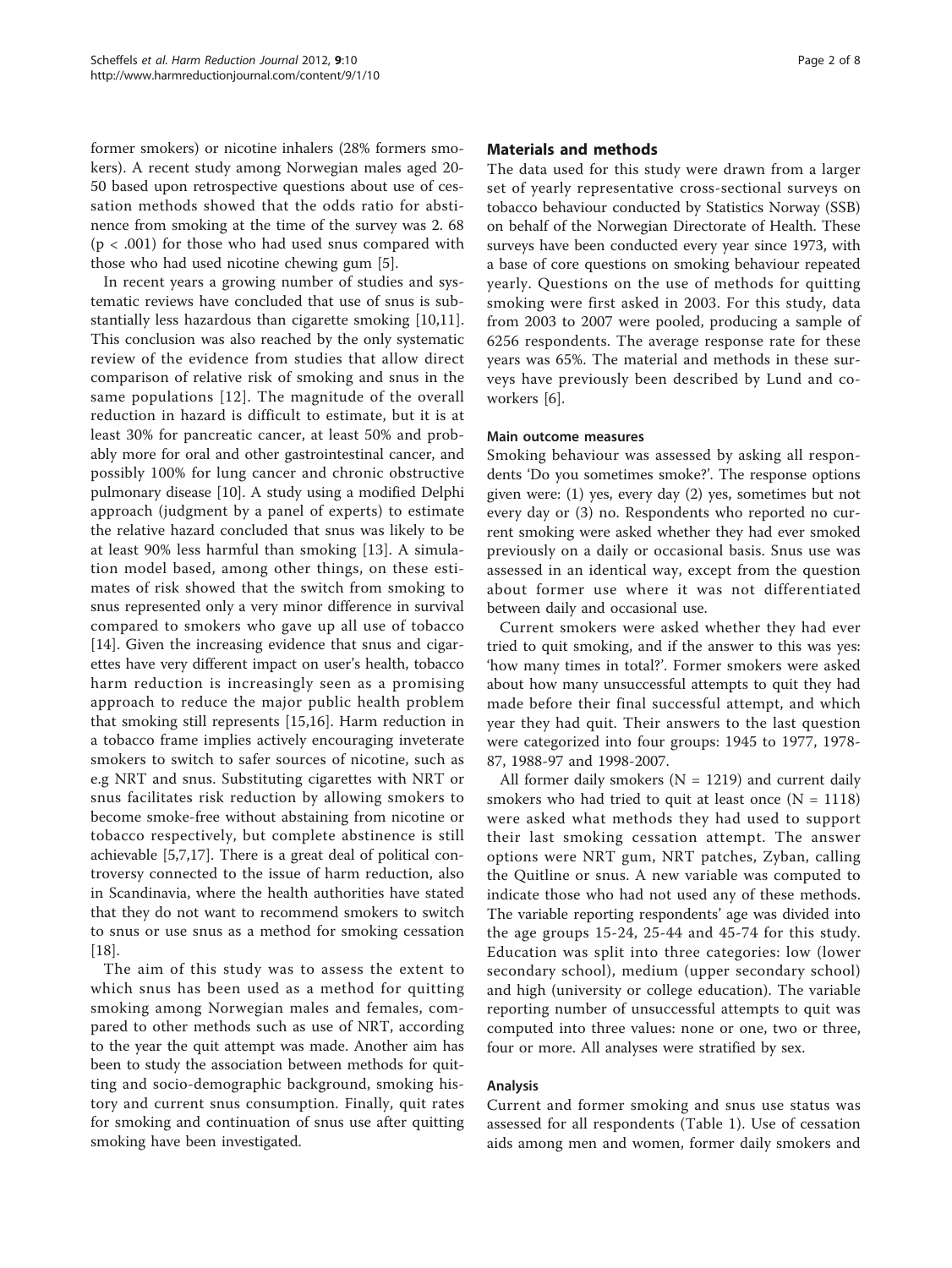|                          | Men $(N = 3107)$ | Women $(N = 3155)$ | Total ( $N = 6262$ ) |
|--------------------------|------------------|--------------------|----------------------|
| <b>SMOKING</b>           |                  |                    |                      |
| Daily smoker             | 22.7             | 22.9               | 22.8                 |
| <b>Occasional smoker</b> | 9.5              | 7.8                | 8.6                  |
| Former daily smoker      | 22.9             | 16.6               | 19.5                 |
| Former occasional smoker | 6.5              | 8.6                | 7.5                  |
| Never smoker             | 38.9             | 44.1               | 41.6                 |
| (Missing)                | (3)              | (3)                | (6)                  |
| <b>SNUS USE</b>          |                  |                    |                      |
| Daily snus user          | 9.2              | 0.4                | 4.8                  |
| Occasional snus user     | 6.4              | 1.5                | 3.9                  |
| Former snus user         | 8.9              | 2.2                | 5.5                  |
| Never snus user          | 75.5             | 95.9               | 85.8                 |
| (Missing)                | (11)             | (14)               | (25)                 |
|                          |                  |                    |                      |

<span id="page-2-0"></span>Table 1 Current and former smoking and snus use in the total sample of respondents.

Percentages.

current daily smokers with quit attempts was examined (Table 2). The data on use of different methods was stratified according to year of stopping smoking for former smokers, for whom this information was available (Table [3](#page-3-0)). 95% confidence intervals were calculated for all estimates. The prevalence (%) and odds ratios with 95% confidence intervals of using snus and NRT when quitting were calculated according to demographic characteristics, number of unsuccessful attempts to quit and current snus use (Table [4](#page-4-0)). In the first model, the outcome was having used snus versus reporting no use of the methods asked about, using NRT or other methods for quitting smoking. In the second model, the outcome was having used NRT versus having used other methods or none of the methods included in the study. Logistic regression was also used to study the association between snus use and use of NRT and the odds of being a former, rather than a current smoker, controlling for other factors (Table [5](#page-5-0)). For the analyses aiming to review the proportion of successes according to quit method, only respondents under the age of 45 were

included. This was done to avoid including former smokers or current smokers with quit attempts in the analyses who may have made their last attempt to quit before NRT became available on the market in Norway in the mid-eighties. All the analyses were performed using SPSS.

### Results

#### Current and former tobacco use

The data pool contained 6262 respondents. 22.8% of these were daily smokers and 8.6% occasional smokers at the time of the interview. There were no significant gender differences in this pattern. 19.5% of all respondents reported former daily smoking, but no current smoking, while 7.5% were former occasional smokers. 41.6% had never smoked. 4,8% of all respondents used snus on a daily basis at the time of the survey, while 3,9% were occasional snus users. Snus use was most prevalent among men: 9.2% of male respondents reported daily use of snus at the time of the interview, compared to 0.4% of females (Table 1). 78.3% of all

|                         | Men                                               |                                  | Women                                             |                                  |  |
|-------------------------|---------------------------------------------------|----------------------------------|---------------------------------------------------|----------------------------------|--|
|                         | Current smokers who tried to quit ( $n =$<br>535) | Former<br>smokers<br>$(n = 695)$ | Current smokers who tried to quit ( $n =$<br>583) | Former<br>smokers<br>$(n = 524)$ |  |
| <b>Snus</b>             | 17.9                                              | 14.5                             | 2.2                                               | 1.5                              |  |
| Nicotine patches        | 5.2                                               | 2.2                              | 5.5                                               | 2.9                              |  |
| Nicotine chewing<br>gum | 7.7                                               | 4.2                              | 12.7                                              | 5.9                              |  |
| Other                   | 5.2                                               | 2.9                              |                                                   | 1.9                              |  |
| Used no aid             | 63.9                                              | 76.3                             | 74.6                                              | 87.8                             |  |

Table 2 Methods for quitting smoking used at last quit attempt.

Men and women, current smokers who tried to quit and former smokers. Percentages.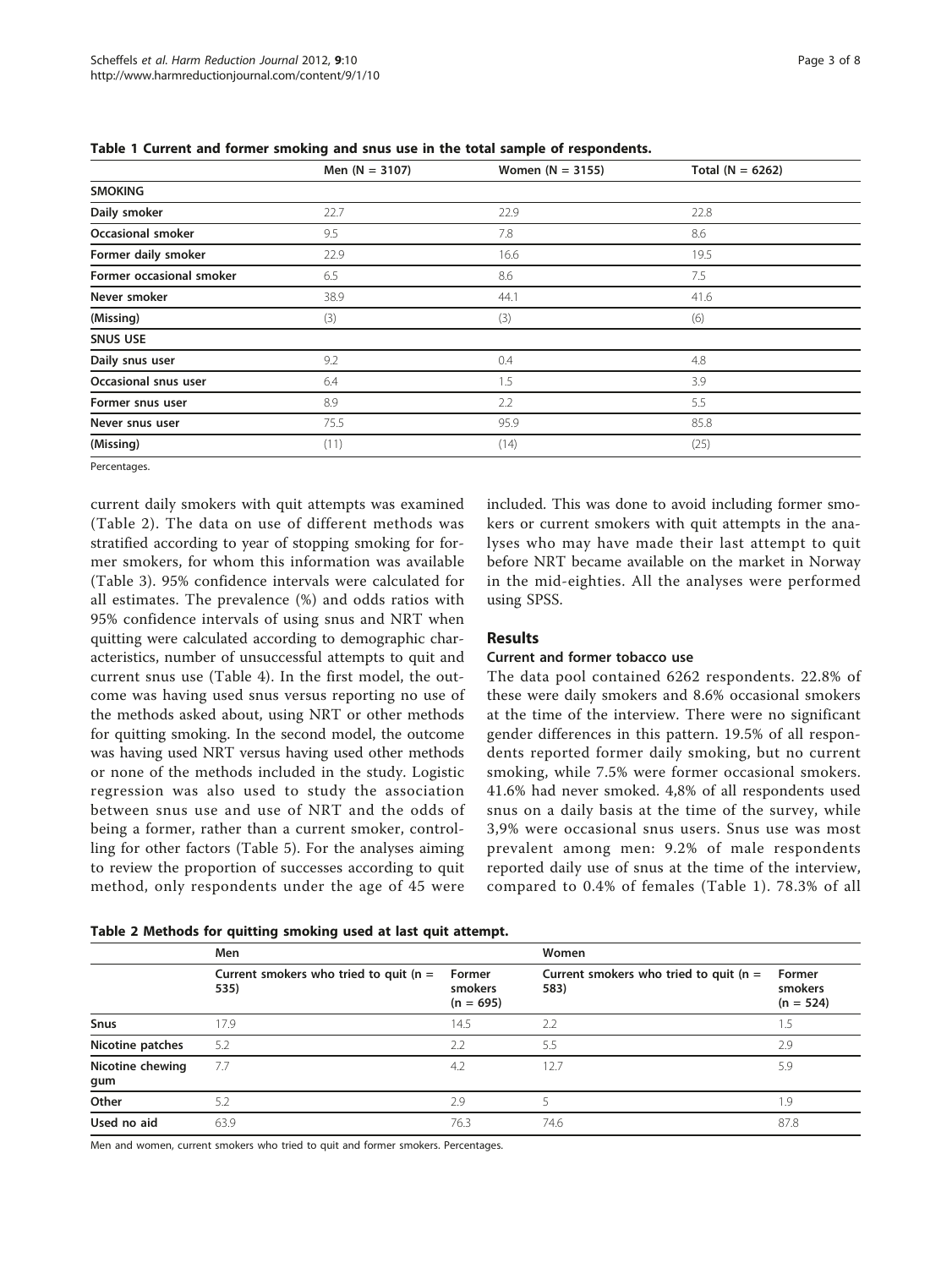|                    |           | Used no aid        | Other                   | <b>NRT</b>        | <b>Snus</b>        | Total       |
|--------------------|-----------|--------------------|-------------------------|-------------------|--------------------|-------------|
| Men<br>$(N = 691)$ | 1945-1977 | 95.7 (92.34-99.08) | 0                       | 0                 | 4.3 (0.94-7.66)    | 100.0 (140) |
|                    | 1978-87   | 90.8 (85.37-96.23) |                         | 0                 | $9.2$ (3.77-14.63) | 100.0 (109) |
|                    | 1988-97   | 76.0 (69.97-82.93) | $0.7$ (-0.65-2.05)      | 13.7 (8.12-19.28) | 9.6 (4.82-14.34)   | 100.0 (146) |
|                    | 1998-2007 | 61.9 (56.37-67.43) | $6.4(3.61-9.19)$        | 8.1 (4.99-11.21)  | 23.6 (18.76-28.44) | 100.0 (296) |
| Women (N = 523)    | 1945-1977 | 100                |                         |                   |                    | 100.0(66)   |
|                    | 1978-87   | 98.7               |                         | $\Omega$          | 1.3 (-1.25-3.85)   | 100.0(76)   |
|                    | 1988-97   | 87.9 (82.50-93.30) | $0.7$ ( $-0.8 - 2.08$ ) | 10.7 (5.58-15.82) | $0.7$ (-0.68-2.08) | 100.0 (140) |
|                    | 1998-2007 | 81.2 (76.27-86.13) | 3.4 (1.11-5.69)         | 12.9 (8.67-17.13) | $2.5(0.53-4.47)$   | 100.0 (241) |

<span id="page-3-0"></span>Table 3 Former smokers use of snus or NRT at last quit attempt, according to year of quitting smoking.

Percentages (95% confidence intervals).

current daily smokers ( $N = 1430$ ) had attempted to quit smoking at least once in their smoking career (not in table).

# Frequency of use of methods for quitting smoking

In total, about one in four former daily smokers or current daily smokers with quit attempts (ever daily smokers with quit attempts) reported use of any of the methods asked about for quitting smoking, with men being slightly more likely to have used one than women. Of the methods for quitting smoking that was asked about, snus was the most common used by men: 14.5% of all male former daily smokers and 17.9% of current daily smokers with quit attempts had used snus at their latest attempt to quit. NRT was the most common method of those enquired about used by women: 8.8% of all female former smokers and 18.8% of current smokers with quit attempts had used NRT on their latest attempt to quit. For both men and women, NRT had been used twice as often among current smokers with quit attempts as among former smokers (Table [2](#page-2-0)).

Snus had been used as an aid for cessation at the latest quit attempt by 4.3% of men who had quit before 1977, by almost 10% of men who had quit during the following two decades, and by 23.6% of the most recent quitters. Whilst the use of NRT was slightly higher than the use of snus among men who had quit between 1988-97, almost three times as many men had used snus (23,6%) than NRT (8,1%) among those who had quit the last decades. Among women, NRT was the most common method used for cessation since it was introduced on the market in Norway in the mid eighties (Table 3).

# Characteristics of respondents who had used snus or NRT to aid cessation

While 16% of all male former smokers or current smokers with quit attempts had used snus on their most recent quit attempt, only 1.9% of all female former and current smokers had done so. Around half of all male

former smokers or current smokers with quit attempts between the ages of 15 and 24 (OR 1.00) had used snus to aid their last attempt to quit, one out of four between the ages of 25 and 44 (OR =  $0.40$ , 95% CI 0.20-0.80), and only 7.3% above the age of  $45(OR = 0$ . 14, 95% CI 0.07-0.28). 5,6% of those who were not using snus at the time of the interview  $(OR = 1.00)$ had used it to quit smoking, while 78% of all current snus users had (OR = 45,15, 95% CI = 28,09-73,59) (Table [4\)](#page-4-0).

Increasing number of unsuccessful quit attempts showed a positive association with having used NRT at latest quit attempt for both men and women. While 5,8% (OR = 1.00) of male former smokers or current smokers with no or one unsuccessful quit attempts had used NRT, 14,7% (OR = 2.73, 95% CI = 1.66-4.51) of those who had tried to quit four times or more without succeeding had used this method. Among women, 9,4%  $(OR = 1.00)$  of those with zero or one unsuccessful quit attempts had used NRT, compared to  $21,3\%$  (OR = 2.55,  $95\%$  CI = 1.63-3.99) among those with four or more unsuccessful attempts. Current snus use showed a negative association (OR = 0.27, 95% CI = 0.10-0.75) with having used NRT at the last attempt to quit among men (Table [4\)](#page-4-0).

# Quit rate by use of snus or NRT and continuation of snus use

Of all male ever daily smokers with quit attempts under the age of 45 in this sample who had used snus to aid their last attempt to quit smoking  $(N = 142)$ , 45.8% were no longer smokers at the time of the interview. Among male ever daily smokers with quit attempts who had used NRT ( $N = 38$ ), 26,3% were no longer smokers when interviewed. When analyzed in a logistic regression model controlling for age and education, the odds ratio for being a former smoker among men was 1.61 (CI 1.04-2.49) when snus had been used on the last quit attempt, compared to having used no aids or one of the other aids that was enquired about. Having used NRT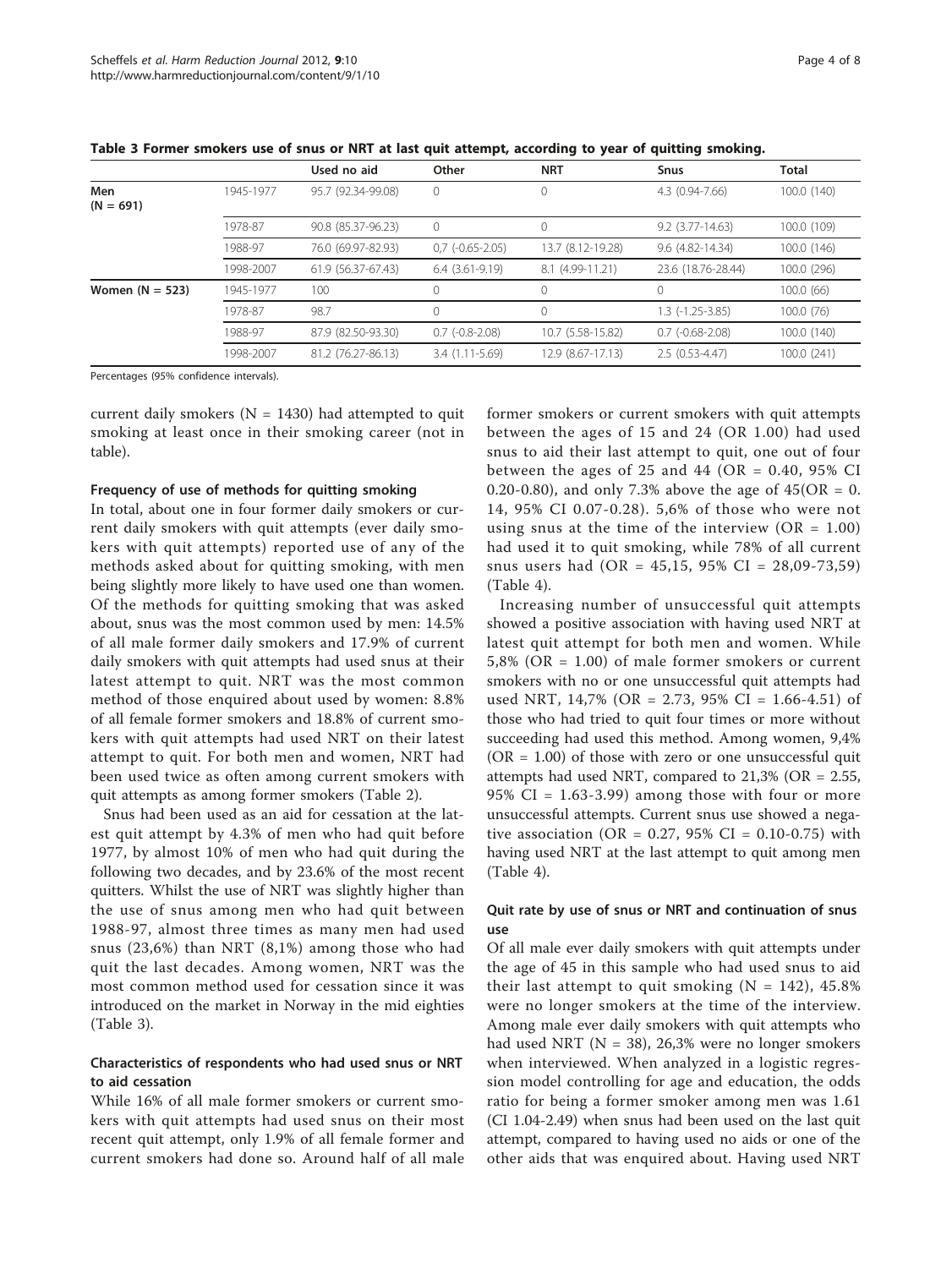<span id="page-4-0"></span>Table 4 Prevalence (%) and adjusted odds ratios (OR) with 95% confidence intervals (CI) of using NRT or snus on latest quit attempt among former smokers and current smokers with quit attempts (N = 2337) according to age, education, number of unsuccessful attempts to quit and current snus use

|                                         | Men (1230)      |                        | <b>Women (1107)</b> |                         |
|-----------------------------------------|-----------------|------------------------|---------------------|-------------------------|
| <b>SNUS</b>                             |                 |                        |                     |                         |
| Use of snus on latest quit attempt      | 16% (197/1230)  |                        | 1.9% (21/1107)      |                         |
| Age                                     | % (n/N)         | OR* (95% CI)           | % (n/N)             | OR* (95% CI)            |
| $15 - 24$                               | 50 (55/110)     | 1.00                   | 6(6/100)            | 1.00                    |
| 25-44                                   | 24 (87/362)     | $0.40$ $(0.20 - 0.80)$ | 2.9(13/451)         | 3.44 (0.60-19.95)       |
| 45-74                                   | 7.3 (49/674)    | $0.14(0.07 - 0.28)$    | 0.4(2/522)          | $1.23(0.12 - 12.42)$    |
| (Missing)                               | (84)            |                        | (34)                |                         |
| <b>Education</b>                        |                 |                        |                     |                         |
| Low                                     | 15.3 (34/222)   | 1.00                   | 0.6(1/166)          | 1.00                    |
| <b>Medium</b>                           | 16.3 (124/760)  | $0.67$ $(0.36-1.24)$   | 1.7(12/686)         | 1.44 (0.15-14.32)       |
| High                                    | 14.6 (32/219)   | $0.79(0.36-1.67)$      | 2.6(6/230)          | 1.50 (0.13-17.94)       |
| (Missing)                               | (29)            |                        | (25)                |                         |
| Number of unsuccessful attempts to quit |                 |                        |                     |                         |
| None or one                             | 13.5 (72/533)   | 1.00                   | 0.7(3/424)          | 1.00                    |
| 2 or 3                                  | 19.3 (73/378)   | $1.27(0.75-2.16)$      | 2.3(9/389)          | 8.99 (1.40-57.82)       |
| 4 or more                               | 16.3 (52/319)   | $1.27(0.72 - 2.28)$    | 3.1(9/294)          | $0.84$ $(1.63 - 70.67)$ |
| Current snus use                        |                 |                        |                     |                         |
| No                                      | 5.6 (59/1053)   | 1.00                   | $0.8$ ( $9/1080$ )  | 1.00                    |
| <b>Yes</b>                              | 78 (138/177)    | 45.15 (28.09-72.59)    | 44.4 (12/27)        | 147.38 (32.55-667.37)   |
| <b>NRT</b>                              |                 |                        |                     |                         |
| Use of NRT on latest quit attempt       | 9.2% (113/1230) |                        | 13.7% (152/1107)    |                         |
| Age                                     | % (n/N)         | OR* (95% CI)           | % (n/N)             | OR* (95% CI)            |
| $15 - 24$                               | 2.7(3/110)      |                        | 8 (8/100)           | 1.00                    |
| $25 - 44$                               | 9.7 (35/362)    |                        | 14.2 (64/451)       | 1.62 (0.71-3.76)        |
| 45-74                                   | 10.5 (71/674)   | $**$                   | 14.9 (78/522)       | $1.75(0.77-4.0)$        |
| (Missing)                               | (84)            |                        | (34)                |                         |
| <b>Education</b>                        |                 |                        |                     |                         |
| Low                                     | 7.7 (17/222)    | 1.00                   | 15.7 (26/166)       | 1.00                    |
| <b>Medium</b>                           | 10 (76/760)     | $1.19(0.67 - 2.10)$    | 13.1 (90/686)       | $0.81$ $(0.49-1.33)$    |
| High                                    | 6.4 (14/219)    | $0.69$ $(0.33 - 1.46)$ | 13.5 (31/230)       | $0.75(0.41-1.37)$       |
| (Missing)                               | (29)            |                        | (25)                |                         |
| Number of unsuccessful attempts to quit |                 |                        |                     |                         |
| None or one                             | 5.8 (31/533)    | 1.00                   | 9.4 (40/424)        | 1.00                    |
| 2 or 3                                  | 9.3(35/378)     | 1.53 (0.89-2.62)       | 12.9 (50/389)       | 1.48 (0.94-3.35)        |
| 4 or more                               | 14.7 (47/319)   | 2.73(1.66-4.51)        | 21.3 (62/294)       | 2.55 (1.63-3.99)        |
| Current snus use                        |                 |                        |                     |                         |
| No                                      | 10.3 (108/1053) | 1.00                   | 14.3 (151/1080)     | $\overline{a}$          |
| Yes                                     | 2.8(5/177)      | $0.27(0.10 - 0.75)$    | 0.7(1/27)           | $^{***}$                |

\* Mutually adjusted OR's.

\*\* Ratios not reported due to missing cases.

showed a negative association of 0.44 (CI 0.24-0.79) with having successfully quit smoking among women. The odds of being a former smoker compared to a current smoker was more than three times higher for those with the highest level of education compared to those with the lowest, which is a stronger effect than quit method, age or sex (Table [5\)](#page-5-0).

59.6% of all former smokers who had used snus as a method to quit  $(N = 109)$  used snus daily at the time of the interview, while 9.2% used snus occasionally. Of those who had used snus to try to quit smoking but had not succeeded ( $N = 108$ ), 19.5% were using snus daily and 50% occasionally in addition to smoking at the time of the interview (not in table).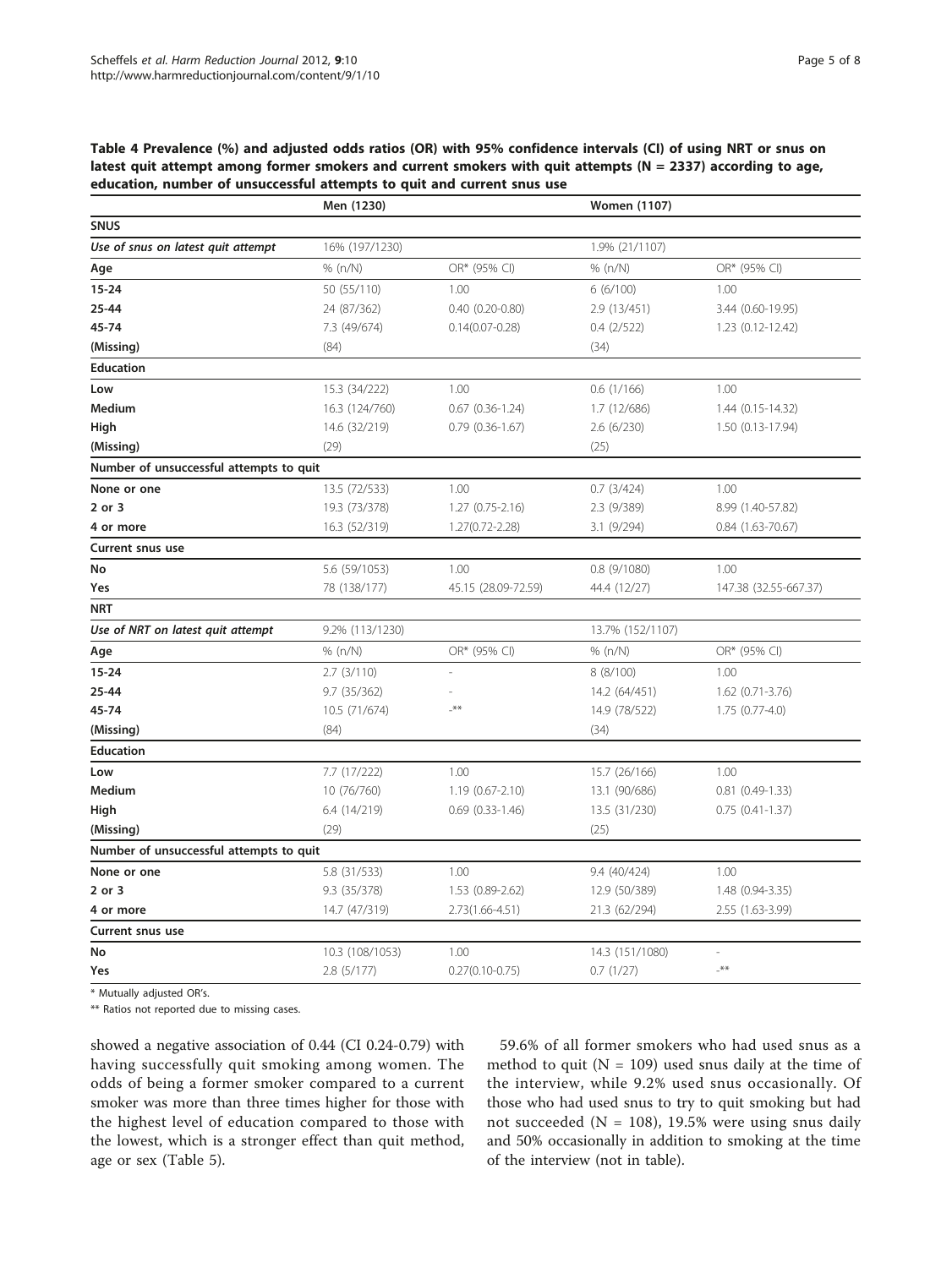<span id="page-5-0"></span>Table 5 Prevalence (%) and adjusted odds ratios (OR) with 95% confidence intervals (CI) of having quit smoking at the last attempt among men under the age of 45, according to use of snus or NRT, age and education.

|                  | Men<br>$(N = 472)$                      | Women $(N = 551)$      |
|------------------|-----------------------------------------|------------------------|
| <b>SNUS</b>      | OR (95% CI)                             | OR (95% CI)            |
| Age              |                                         |                        |
| $15 - 24$        | 1.00                                    | 1.00                   |
| 25-34            | $1.91(1.12 - 3.55)$                     | $1.61(0.91 - 2.85)$    |
| 35-44            | 2.02 (1.12-3.57)                        | 1.51 (0.87-2.61)       |
| <b>Education</b> |                                         |                        |
| Low              | 1.00                                    | 1.00                   |
| Medium           | 1.38(0.69-2.69)                         | 1.52 (0.71-3.23)       |
| High             | 3.13(1.39-7.06)                         | $3.6(1.60-8.2)$        |
|                  | Use of snus on the last attempt to quit |                        |
| No               | 1.00                                    | 1.00                   |
| Yes              | 1.61(1.04-2.49)                         | $0.72$ $(0.25 - 2.06)$ |
| <b>NRT</b>       | OR (95% CI)                             | OR (95% CI)            |
| Age              |                                         |                        |
| $15 - 24$        | 1.00                                    | 1.00                   |
| $25 - 34$        | $1.85(1.05 - 3.26)$                     | 1.69 (0.95-2.99)       |
| $35 - 44$        | 1.87(1.07-3.25)                         | 1.62 (0.93-2.8)        |
| <b>Education</b> |                                         |                        |
| Low              | 1.00                                    | 1.00                   |
| Medium           | 1.40 (0.71-2.74)                        | 1.45 (0.67-3.09)       |
| High             | 3.19 (1.42-7.20)                        | 3.41 (1.50-7.78)       |
|                  | Use of NRT on the last attempt to quit  |                        |
| No               | 1.00                                    | 1.00                   |
| Yes              | $0.50(0.23-1.09)$                       | $0.44$ $(0.24 - 0.79)$ |

# **Discussion**

The findings from this study show that snus was used by many male smokers in Norway to help their efforts to quit smoking. Among women, NRT was the most common method used of those included in the study, while snus was not widely used. Stratifying the data according to the year of quitting smoking indicated a significant increase over time in the use of all the methods asked about to quit smoking, among both women and men. The total increase was greatest for men, and use of snus accounted for most of it. Lindstrøm [\[19\]](#page-6-0) found the same trend in a similar analysis based on retrospective data from Sweden. In addition to gender and current snus use, age was the variable most clearly associated with using snus as a method for quitting in this study. In the youngest group of men in our sample, snus had been used in as many as half of the most recent attempts to quit, as compared to around seven per cent among men above the age of 45.

Consistent with results from other observational studies of the use of snus for quitting smoking [[5-9,20\]](#page-6-0) our data also indicated that snus can be an effective method to quit smoking. Among those who had quit smoking, it was more likely that on their last attempt they had used snus than NRT. One possible explanation for this could be the ability of snus to provide nicotine-addicted smokers with similar, satisfying levels of the drug. Compared to NRT, nicotine uptake from snus resembles that when smoking cigarettes [[21](#page-6-0)]. In addition to snus providing nicotine in a way that is likely to satisfy the former smoker; it is also possible that snus provides some partial substitution for the sensory and social aspects of smoking. In contrast to nicotine replacement products, the use of snus may e.g be experienced by smokers as replacing some of the social functions that cigarettes had, in that that brand choice, visibility and rituals of use can represent social positioning and self presentation [[22](#page-6-0)]. High consumer acceptability produced by these characteristics of snus can be some of the reason why so many Norwegian smokers prefer snus as a method for quitting, as well as for the higher quit rates for smokers who use snus as aid for quitting compared to NRT.

Our results also show that many of the smokers who quit smoking assisted by snus continued to use the product after their quit attempt. It is most likely an inevitable effect of switching to snus as a method for smoking cessation that some smokers who could have become abstinent will continue to use nicotine, but these snus users will be using nicotine in a low-risk form. Also, it should be emphasized that a considerable fraction (31.2%) of those who had used snus to quit in this study did end up completely tobacco free, as observed also in other observational studies from Scandinavia [[5,7](#page-6-0)]. Still, to advise smokers to use snus as a method for quitting as a general strategy may not be sensible against this background. Another argument against this is the potential implications it may have for countries where use of smokeless tobacco is rare, or where the smokeless tobacco available is far more toxic than snus.

This study has several limitations. First, it is important to point out that our data only informs about methods used at the latest quit attempt, thus we cannot draw firm conclusions about overall changes in use of aids at quit attempts among Norwegian smokers. A possible limitation of the findings about quit attempts dating back in time, is that respondents' recall of their cessation process may be less accurate than in the in the cases where the experience is more recent. Several studies that have measured agreement between retrospective and contemporaneous reports on variables such as smoking rates [\[23](#page-6-0)] age of tobacco initiation [[24\]](#page-6-0), smoking during pregnancy [[25\]](#page-6-0) and levels of nicotine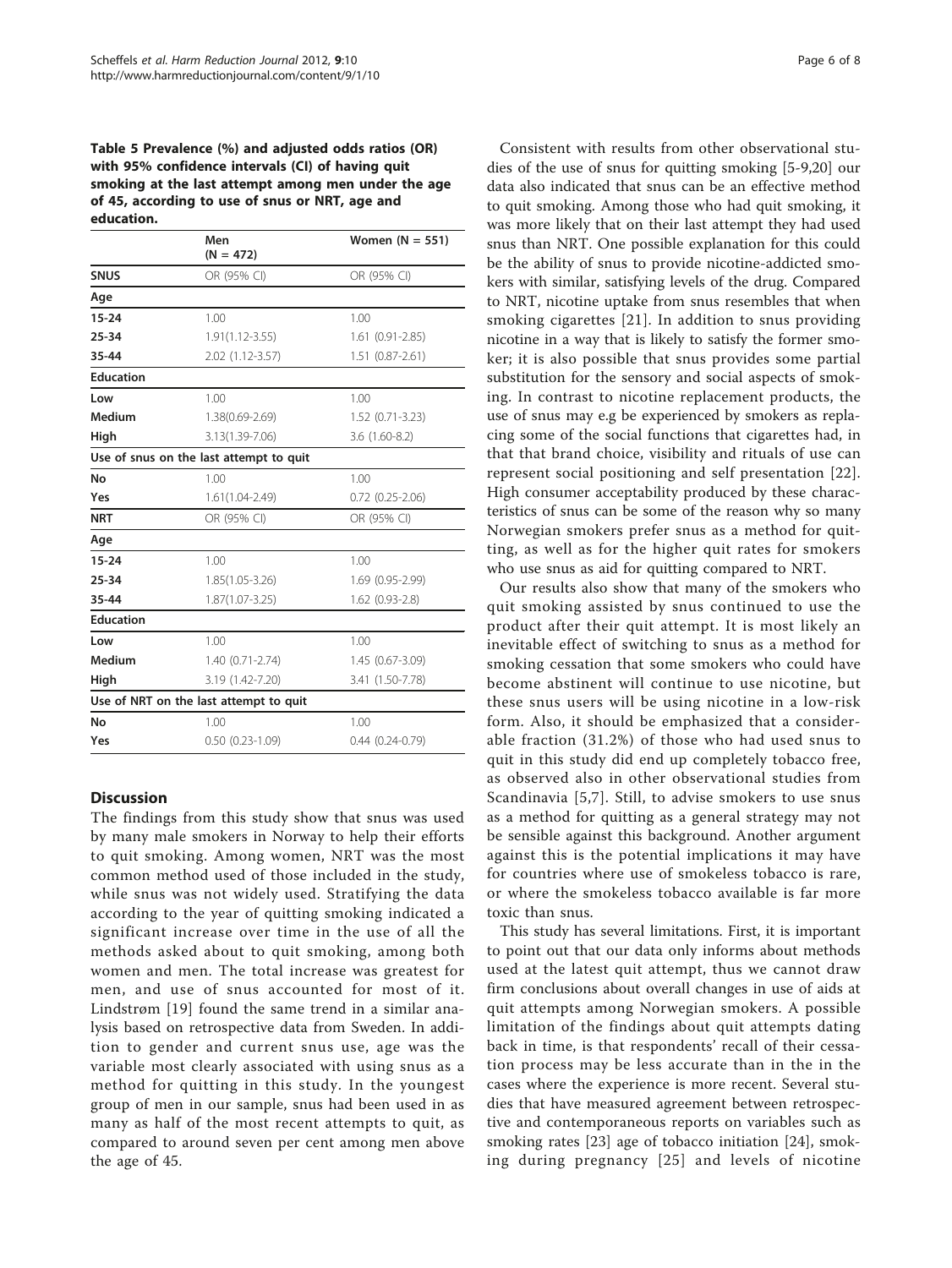<span id="page-6-0"></span>dependence [\[26](#page-7-0)], have concluded though that the validity of retrospectively reported information about smoking is acceptable. Further, the pooling of data across age groups could have introduced some uncertainty concerning how much of the age effects observed are produced by age compared to by cohort and time period. Given that the time span of the data collection is only four years, this is however not likely to be a large problem. Finally, it is important to assert the possibility that confounding factors that we have not included in the analyses may have contributed to the differences in efficacy between snus and NRT that our findings show. For example, those using snus in this study may been more quit-motivated or less dependent former smokers or different in some other way that was not measured. To explore this further, randomized controlled studies (RCT) comparing the outcome of quit attempts assisted by snus versus other methods would be helpful. To date, few RCT's have been carried out to assess the use of smoking cessation, but recently, a randomized, double-blind placebo-controlled clinical study from Serbia reported that participants who had used snus as an aid for cessation were more likely to quit smoking completely than the controls; the odds ratio (snus versus placebo) for the protocol estimates of cessation varying between 1.9 to 3.4 [\[27](#page-7-0)]. On the other hand, it should be noted that observational studies provide data that are superior to RCT's when it comes to evaluating effectiveness under real life conditions for different smoking cessation methods.

In conclusion, the findings of this study, considered alongside the information already published, indicate that encouraging smokers to switch to snus could be beneficial to public health. Even though there are obvious reasons to be cautious about promoting snus as a general strategy for smoking cessation, snus could be useful for smokers who are less likely than others to successfully quit, either because they are more likely to fail when they try or because they are not inclined to try.

#### Author details

<sup>1</sup>Norwegian Institute for Alcohol and Drug Research (SIRUS), PO Box 565 Sentrum, 0105 Oslo, Norway. <sup>2</sup>UK Centre for Tobacco Control Studies, Division of Epidemiology & Public Health, University of Nottingham, Hucknall Road, Nottingham, NG5 1PB, UK.

#### Authors' contributions

JS designed the study, performed the statistical analysis and drafted the manuscript. KEL participated in the design of the study, and helped to draft the manuscript. AMN contributed to the development of the analysis and the argumentation in the paper. All authors read and approved the final manuscript.

#### Competing interests

The authors declare that they have no competing interests.

#### Received: 3 September 2010 Accepted: 29 February 2012 Published: 29 February 2012

#### References

- 1. Lund M, Lindbak R: Norwegian tobacco statistics 1973-2006 Norwegian Institute for Alcohol and Drug Research. Oslo; 2007.
- 2. Rodu B, Stegmayr B, Nasic S, Asplund K: [Impact of smokeless tobacco use](http://www.ncbi.nlm.nih.gov/pubmed/12528757?dopt=Abstract) [on smoking in northern Sweden.](http://www.ncbi.nlm.nih.gov/pubmed/12528757?dopt=Abstract) Journal of Internal Medicine 2002, 252(5):398-404.
- 3. Rodu B, Stegmayr B, Nasic S, Cole P, Asplund K: [Evolving patterns of](http://www.ncbi.nlm.nih.gov/pubmed/12755962?dopt=Abstract) [tobacco use in northern Sweden.](http://www.ncbi.nlm.nih.gov/pubmed/12755962?dopt=Abstract) Journal of Internal Medicine 2003, 253(6):660-665.
- 4. Tomar SL, Connolly GN, Wilkenfeld J, Henningfield JE: [Declining smoking](http://www.ncbi.nlm.nih.gov/pubmed/14660769?dopt=Abstract) [in Sweden: is Swedish Match getting the credit for Swedish tobacco](http://www.ncbi.nlm.nih.gov/pubmed/14660769?dopt=Abstract) control'[s efforts?](http://www.ncbi.nlm.nih.gov/pubmed/14660769?dopt=Abstract) Tob Control 2003, 12(4):368-371.
- 5. Lund KE, McNeill A, Scheffels J: [The use of snus for quitting smoking](http://www.ncbi.nlm.nih.gov/pubmed/20622023?dopt=Abstract) [compared to medicinal products.](http://www.ncbi.nlm.nih.gov/pubmed/20622023?dopt=Abstract) Nicotine Tob Res 2010, 12(8):817-22.
- 6. Lund KE, Scheffels J, McNeill A: [The association between use of snus and](http://www.ncbi.nlm.nih.gov/pubmed/20883459?dopt=Abstract) [quit rates for smoking: results from seven Norwegian cross-sectional](http://www.ncbi.nlm.nih.gov/pubmed/20883459?dopt=Abstract) [studies.](http://www.ncbi.nlm.nih.gov/pubmed/20883459?dopt=Abstract) Addiction 2010, 106:162-7.
- 7. Ramstrom LM, Foulds J: [Role of snus in initiation and cessation of](http://www.ncbi.nlm.nih.gov/pubmed/16728752?dopt=Abstract) [tobacco smoking in Sweden.](http://www.ncbi.nlm.nih.gov/pubmed/16728752?dopt=Abstract) Tob Control 2006, 15(3):210-214.
- 8. Gilljam H, Galanti MR: [Role of snus \(oral moist snuff\) in smoking cessation](http://www.ncbi.nlm.nih.gov/pubmed/12930201?dopt=Abstract) [and smoking reduction in Sweden.](http://www.ncbi.nlm.nih.gov/pubmed/12930201?dopt=Abstract) Addiction 2003, 98(9):1183-1189.
- 9. Rodu B, Phillips CV: [Switching to smokeless tobacco as a smoking](http://www.ncbi.nlm.nih.gov/pubmed/18500993?dopt=Abstract) [cessation method: evidence from the 2000 National Health Interview](http://www.ncbi.nlm.nih.gov/pubmed/18500993?dopt=Abstract) [Survey.](http://www.ncbi.nlm.nih.gov/pubmed/18500993?dopt=Abstract) Harm Reduct J 2008, 5:18.
- 10. Scientific Committee on Emerging and Newly Identified Health Risk (SCENIHR), European Commission: Health effects of smokeless tobacco products Brussels; 2008, Retrieved from http://ec.europa.eu/health/ph\_risk/ risk\_en.html.
- 11. Royal College of Physicians: Tobacco Advisory Group: Harm reduction in nicotine additction. Helping people who can't quit London; 2007, Retrived from htpp./bookshop.rcplondon.ac.uk/.
- 12. Roth HD, Roth AB, Liu X: [Health risks of smoking compared to Swedish](http://www.ncbi.nlm.nih.gov/pubmed/16195209?dopt=Abstract) [snus.](http://www.ncbi.nlm.nih.gov/pubmed/16195209?dopt=Abstract) Inhalation Toxicology 2005, 17:741-748.
- 13. Levy DT, Mumford EA, Cummings KM, Gilpin EA, Giovino G, Hyland A, Sweanor D, Warner K: [The relative risks of a low-nitrosamine smokeless](http://www.ncbi.nlm.nih.gov/pubmed/15598758?dopt=Abstract) [tobacco product compared with smoking cigarettes: estimates of a](http://www.ncbi.nlm.nih.gov/pubmed/15598758?dopt=Abstract) [panel of experts.](http://www.ncbi.nlm.nih.gov/pubmed/15598758?dopt=Abstract) Cancer Epidemiol Biomarkers Prev 2004, 13(12):2035-2042.
- 14. Gartner CE, Hall WD, Vos T, Bertram MY, Wallace AL, Lim SS: [Assessment of](http://www.ncbi.nlm.nih.gov/pubmed/17498798?dopt=Abstract) [Swedish snus for tobacco harm reduction: an epidemiological modeling](http://www.ncbi.nlm.nih.gov/pubmed/17498798?dopt=Abstract) [study.](http://www.ncbi.nlm.nih.gov/pubmed/17498798?dopt=Abstract) Lancet 2007, 369:2010-14.
- 15. Warner KE, Mendez D: [Tobacco control in developed countries:](http://www.ncbi.nlm.nih.gov/pubmed/20702814?dopt=Abstract) [Yesterday, today and tomorrow.](http://www.ncbi.nlm.nih.gov/pubmed/20702814?dopt=Abstract) Nicotine Tob Res 2010, 12(9):876-887.
- 16. Rodu B: [The scientific foundation for tobacco harm reduction, 2006-](http://www.ncbi.nlm.nih.gov/pubmed/21801389?dopt=Abstract) [2011.](http://www.ncbi.nlm.nih.gov/pubmed/21801389?dopt=Abstract) Harm Reduct J 2011, 8:19.
- 17. Fagerstrom KO, Schildt EB: [Should the Euopean Union lift the ban on](http://www.ncbi.nlm.nih.gov/pubmed/12930202?dopt=Abstract) [snus? Evidence from the Swedish Experience.](http://www.ncbi.nlm.nih.gov/pubmed/12930202?dopt=Abstract) Addiction 2003, 98:1191-5.
- 18. Holm LE, Fisker J, Larsen BI, Puska P, Halldorson M: [Snus does not save](http://www.ncbi.nlm.nih.gov/pubmed/19633141?dopt=Abstract) [lives: quitting smoking does!](http://www.ncbi.nlm.nih.gov/pubmed/19633141?dopt=Abstract) Tob Control 2009, 18(4):250-251.
- 19. Lindstrom M: [Nicotine replacement therapy, professional therapy, snuff](http://www.ncbi.nlm.nih.gov/pubmed/18048619?dopt=Abstract) [use and tobacco smoking: a study of smoking cessation strategies in](http://www.ncbi.nlm.nih.gov/pubmed/18048619?dopt=Abstract) [southern Sweden.](http://www.ncbi.nlm.nih.gov/pubmed/18048619?dopt=Abstract) Tob Control 2007, 16(6):410-416.
- 20. Stenbeck M, Hagquist C, Rosen M: The association of snus and smoking behaviour: A cohort analysis of Swedich males in the 1990s. Addiction 2009, 1004:1679-85.
- 21. Holm H, Jarvis MJ, Russell MA, Feyerabend C: [Nicotine intake and](http://www.ncbi.nlm.nih.gov/pubmed/1410167?dopt=Abstract) [dependence in Swedish snuff takers.](http://www.ncbi.nlm.nih.gov/pubmed/1410167?dopt=Abstract) Psychopharmacology 1992, 108(4):507-511.
- 22. Nordby K, Wood RTA: [A grounded theory of snuff dipping behaviour \(use](http://www.ncbi.nlm.nih.gov/pubmed/22389180?dopt=Abstract) of Swedish 'snus'[\) in a Norwegian population.](http://www.ncbi.nlm.nih.gov/pubmed/22389180?dopt=Abstract) Addiction Research & Theory 2008, 16(1):5-22.
- 23. Kenkel D, Lillard DR, Mathios A: [Smoke or fog? The usefulness of](http://www.ncbi.nlm.nih.gov/pubmed/12930218?dopt=Abstract) [retrospectively reported information about smoking.](http://www.ncbi.nlm.nih.gov/pubmed/12930218?dopt=Abstract) Addiction 2003, 98(9):1307-1313.
- 24. Johnson TP, Mott JA: [The reliability of self-reported age of onset of](http://www.ncbi.nlm.nih.gov/pubmed/11487424?dopt=Abstract) [tobacco, alcohol and illicit drug use.](http://www.ncbi.nlm.nih.gov/pubmed/11487424?dopt=Abstract) Addiction 2001, 96(8):1187-1198.
- 25. Post A, Gilljam H, Bremberg S, Galanti MR: [Maternal smoking during](http://www.ncbi.nlm.nih.gov/pubmed/18298690?dopt=Abstract) [pregnancy: a comparison between concurrent and retrospective self](http://www.ncbi.nlm.nih.gov/pubmed/18298690?dopt=Abstract)[reports.](http://www.ncbi.nlm.nih.gov/pubmed/18298690?dopt=Abstract) Paediatr Perinat Epidemiol 2008, 22(2):155-161.